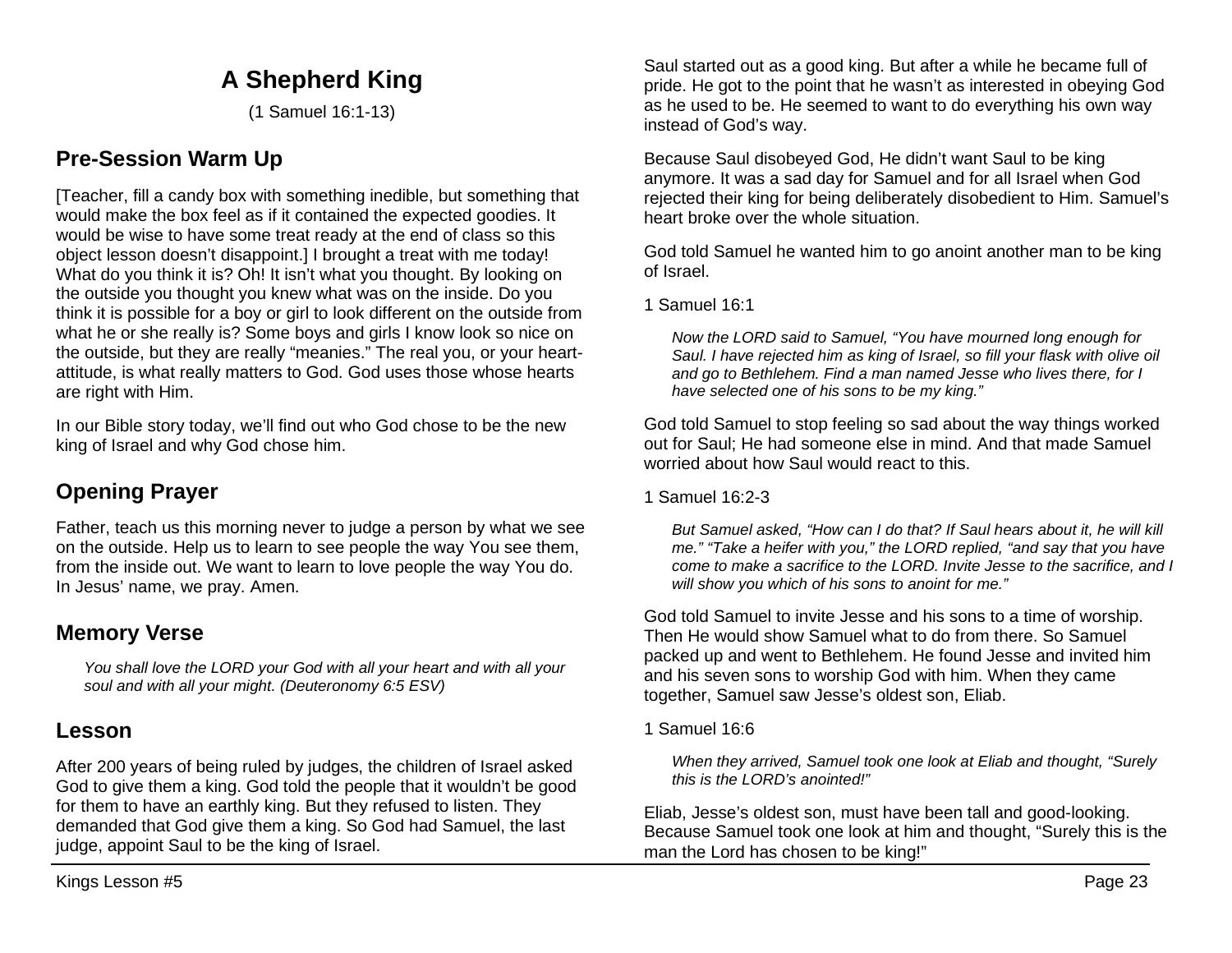### 1 Samuel 16:7

*But the LORD said to Samuel, "Don't judge by his appearance or height, for I have rejected him. The LORD doesn't see things the way you see them. People judge by outward appearance, but the LORD looks at the heart."*

God was teaching Samuel that how a person looks on the outside isn't important. God said to Samuel, "Don't pay attention to how he looks or how tall he is. What really matters is his heart-attitude toward God." God is the only One who knows our hearts – the real you and me, our inner feelings and deepest thoughts.

Maybe you know lots of Bible verses about loving other people, but deep down inside you often have mean thoughts about others. Perhaps you sing songs about loving Jesus in church, but during the week you seldom think about Him. Sooner or later what you think and feel on the inside will come out in what you say and do. You may be able to fool your parents or teachers for a while, but when God looks at your heart, what does He see? Does He see a heart full of sin, one that is disobedient and rebellious against Him? Or does He see a heart that wants to please and serve Him more than anything else?

When God is choosing someone for a special task, He looks at the heart-attitude to see if it is one of love and obedience to Him. The Bible says, "Love the Lord your God with all your heart and with all your soul and with all your strength." Do you love God that way? God uses those whose hearts are right with Him. Samuel was learning that God looks at what's on the inside of a person and not at the outward appearance.

People can only see how someone looks on the outside, but God is looking to see what is in a person's heart. How a person thinks and feels is more important than how a person looks.

1 Samuel 16:8

*Then Jesse told his son Abinadab to step forward and walk in front of Samuel. But Samuel said, "This is not the one the LORD has chosen."* Jesse brought his second son before Samuel. But God said he wasn't the right one either. Maybe it would be the third son.

1 Samuel 16:9

*Next Jesse summoned Shimea, but Samuel said, "Neither is this the one the LORD has chosen."*

One by one Jesse brought his sons before Samuel. And not one of them was the one God wanted! God had told Samuel to visit Jesse. Where was the son God had chosen to be the next king?

1 Samuel 16:10-11

*In the same way all seven of Jesse's sons were presented to Samuel. But Samuel said to Jesse, "The LORD has not chosen any of these." Then Samuel asked, "Are these all the sons you have?" "There is still the youngest," Jesse replied. "But he's out in the fields watching the sheep and goats." "Send for him at* 

*once," Samuel said. "We will not sit down to eat until he arrives."* 

No one was getting any dinner until God showed Samuel who the next king was going to be.

1 Samuel 16:12

*So Jesse sent for him. He was dark and handsome, with beautiful eyes. And the LORD said, "This is the one; anoint him."*

David was the one that God had chosen to be the next king over Israel. Why do you think God chose David? What was it He saw in David's heart? God must have seen in David a heart that

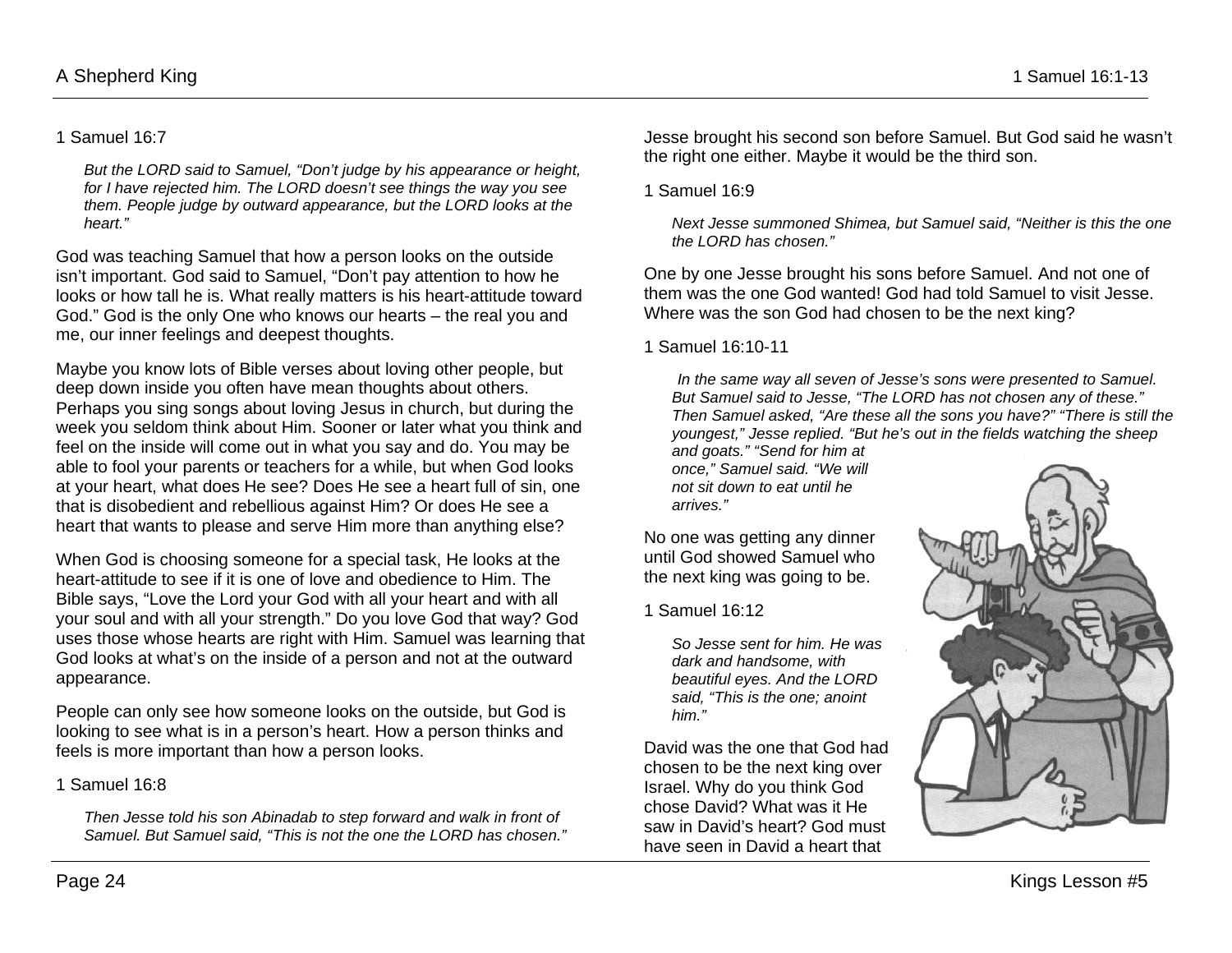was right towards Him. David loved God with all of his heart. David trusted God with his whole life. David desired to please God with everything that he thought, said, and did. David had a heart completely committed to God.

#### 1 Samuel 16:13

*So as David stood there among his brothers, Samuel took the flask of olive oil he had brought and anointed David with the oil. And the Spirit of the LORD came powerfully upon David from that day on. Then Samuel returned to Ramah.*

We can show that we love God, too. The Bible says, "Love the Lord your God with all your heart and with all your soul and with all your strength." When we do what this verse says, we show that we love God and want to obey Him in everything we do.

Your heart-attitude is very important. Because what is on the inside will eventually show up in your actions. A right attitude produces right actions, but a wrong heart-attitude causes wrong actions. If you are happy and loving and full of joy, you will treat others with love. But if you are angry or jealous inside, you will be mean to others.

This week will you ask God to examine your heart and to show you if there is anything that displeases Him? Are you angry with someone? Or jealous? Are you depending on God, or are you worrying all the time? God will show you if there is anything wrong. Confess that sin to Him so that your heart-attitude will be right.

## **Closing Prayer**

Father, help us to have the right heart attitude this week. Keep our hearts pure before You. We don't want to harbor any anger or jealousy or worry. We want to love You with all our hearts so that we can love others in the same way You love us. In Jesus' name, we pray. Amen.

# **Learning Activities**

### **Craft Corner**

On a large heart shaped piece of construction paper, have the children draw a picture of a way to show love for God. On the other side, have them draw a picture of a way they can show love to a person they love (mom, friend, grandparent.)

To help the children think of what to draw ask some of these questions:

- Who is someone you love?
- How do you show that person you love him or her?
- What are some ways we can show that we love God?

## **Object Lesson**

### Materials:

- A pitcher of Kool-Aid (or brightly colored water)
- 3 clear glasses
- 3 index cards

### Procedure:

- 1. Write one word on each of the index cards: Heart, Soul, Mind.
- 2. Tape each card on the outside of a glass.
- 3. Invite the children to look at the glasses.
- 4. Ask: "*Who in this room loves God? Show me how much you love God? This much?*" (Demonstrate an inch, then about a foot in size…)
- 5. Share the Memory Verse and talk about it.
- 6. Pour some of the Kool-Aid into a couple of the glasses and ask: "*Is this enough for God?*"